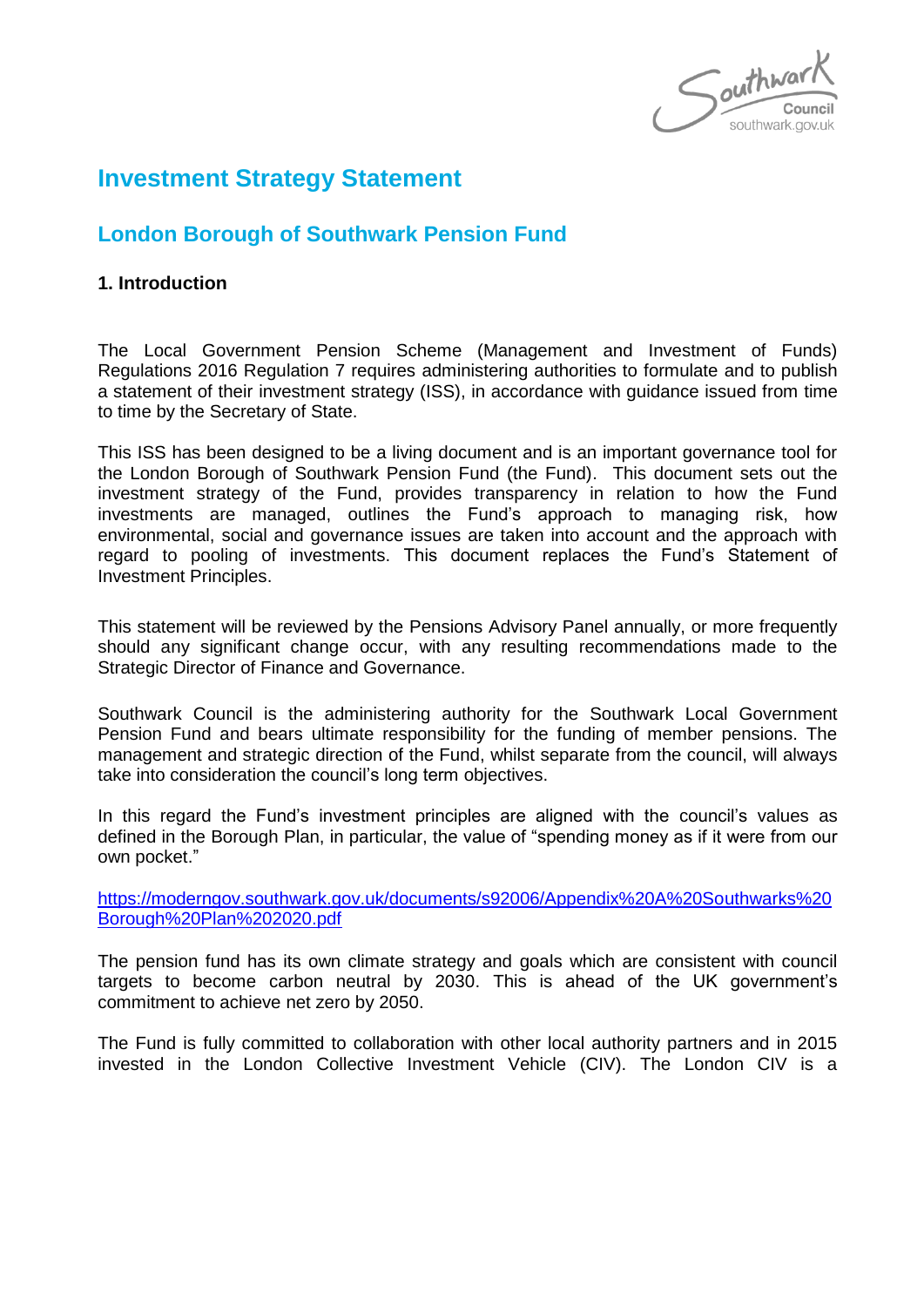collaborative venture between local authorities to deliver benefits of investment scale and efficiency to the participating Funds. The Fund will continue to support the development of the London CIV as an investment vehicle.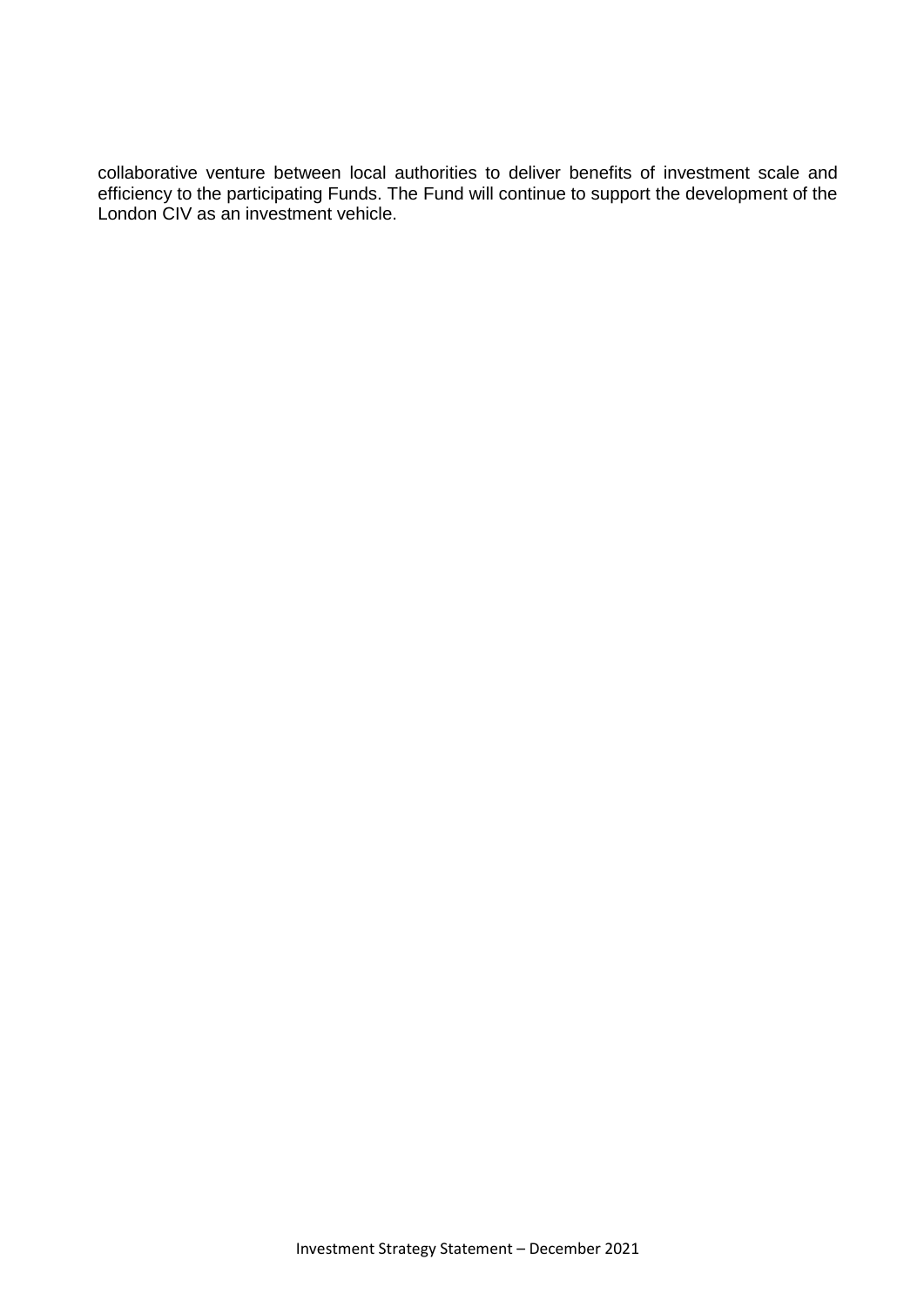# **2. Investment objectives and principles**

The Fund is an open, defined-benefit pension fund as part of the national Local Government Pension Scheme. The Scheme rules are determined at national level and cover many elements of the Fund, such as employee benefits and employee contributions. The nature of the Fund and scheme design means that payment of pensions will extend over the very long term.

In setting the investment strategy the Fund seeks to balance twin objectives: first, to achieve sufficient long-term returns for the Fund to be affordable and second, to keep the employers' contribution rate as stable as possible.

The Fund will seek to operate a long term, sustainable strategy; one which does not rely upon the pursuit of short term returns or adherence to asset management trends, but utilises a well structured asset and fund manager investment allocation to target long term socially responsible investment performance. The Fund's uncomplicated investment structure provides significant flexibility and adaptability if required.

To achieve the twin objectives, the Fund needs to invest in a diverse range of assets which provide higher returns relative to the growth of pension liabilities whilst taking account of the volatility inherent in investment markets. The principles set out below provide high level guidance on how the Fund seeks to meet these objectives and manage the associated risks.

### **Governance**

- The Fund seeks at all times to adopt best practice governance standards within a structured framework, compliant with regulatory requirements and with expert independent advice taken throughout the decision making process.
- The Fund will operate with transparency and be accountable for decision making to stakeholders and scrutiny bodies.
- The Fund will ensure that officers and members of the Pensions Advisory Panel and Local Pension Board have the necessary skills, expertise and resources to ensure effective and evidence based decision making regarding the Fund's investment strategy.

#### **Investment structure and risk management**

- The Fund is a long term investor and as such the Fund invests in a wide range of investment assets, which may be volatile (such as equity) or illiquid (such as property), but that over the long term can generate a sufficient return to at least meet the Fund's pension obligations.
- The Fund operates an evidence and research based approach to investment; continually utilising research and guidance from investment professionals and peers, and seeking continual development in the understanding of investment.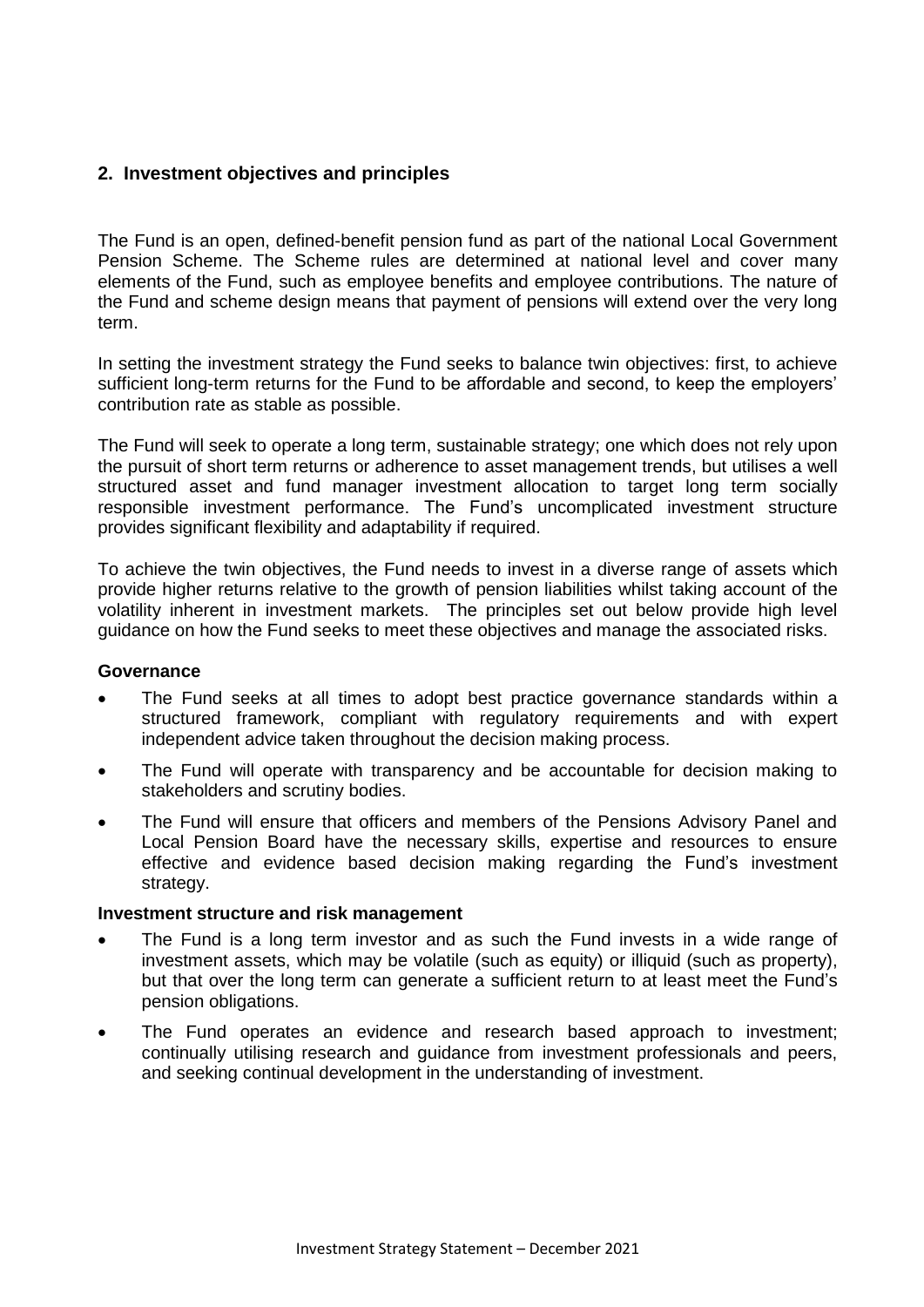- The Fund recognises the importance of having the right asset allocation, but also the value of developing the most appropriate structure and appointing suitable investment managers. The Fund will take account of market movements, cycles and the economic background in decision making, but will avoid making decisions on a purely short term basis.
- The Fund will be comprehensive in the consideration of risks; the Fund will base assessments of risk on future pension liabilities and contributions, will consider financial and non-financial risks, diversify investment assets in an appropriate manner, but also recognise the limits of that diversification. As a long term investor the Fund understands that investment success depends significantly on the sustainable growth of the economy.
- The Fund will seek the most efficient and cost-effective solutions to achieving the Fund's objectives. This may involve active management and other services where additional costs are justified. Fees will always be considered in the context of overall performance and it is recognised that higher performance may be associated with higher fees.
- The Fund is a shareholder in the London CIV, with the Fund making regular contributions to the London CIV to assist in the development and expansion of the collaborative venture. Any future investments within the London CIV will be dependent upon the satisfactory completion of detailed due diligence and review to the same high standard that would be undertaken outside the investment pool.

### **Responsible investment and stewardship**

- The Fund is a responsible investor; holding the belief that integrating responsible investment factors such as ESG in the investment process will protect, if not generate better returns over the long term.
- The Fund seeks to integrate responsible investment factors into the investment process across all asset classes.
- The Fund is prepared to be innovative in its investment strategy in order to cultivate positive social impact, within a framework of prudence and fiduciary duty.
- The Fund will proactively exercise responsible stewardship of assets held and act as a responsible voice in the broader investment community through platforms such as the Local Authority Pension Fund Forum.
- The Fund will collaborate with others whenever possible to share ideas and best practice, and to improve effectiveness and to reduce costs.
- The Fund considers the impacts and opportunities provided by climate change on both a Fund and wider social level, and so holds a commitment to meeting net zero carbon emissions from pension fund investment by 2030 with no direct investment in companies exposed to fossil fuels.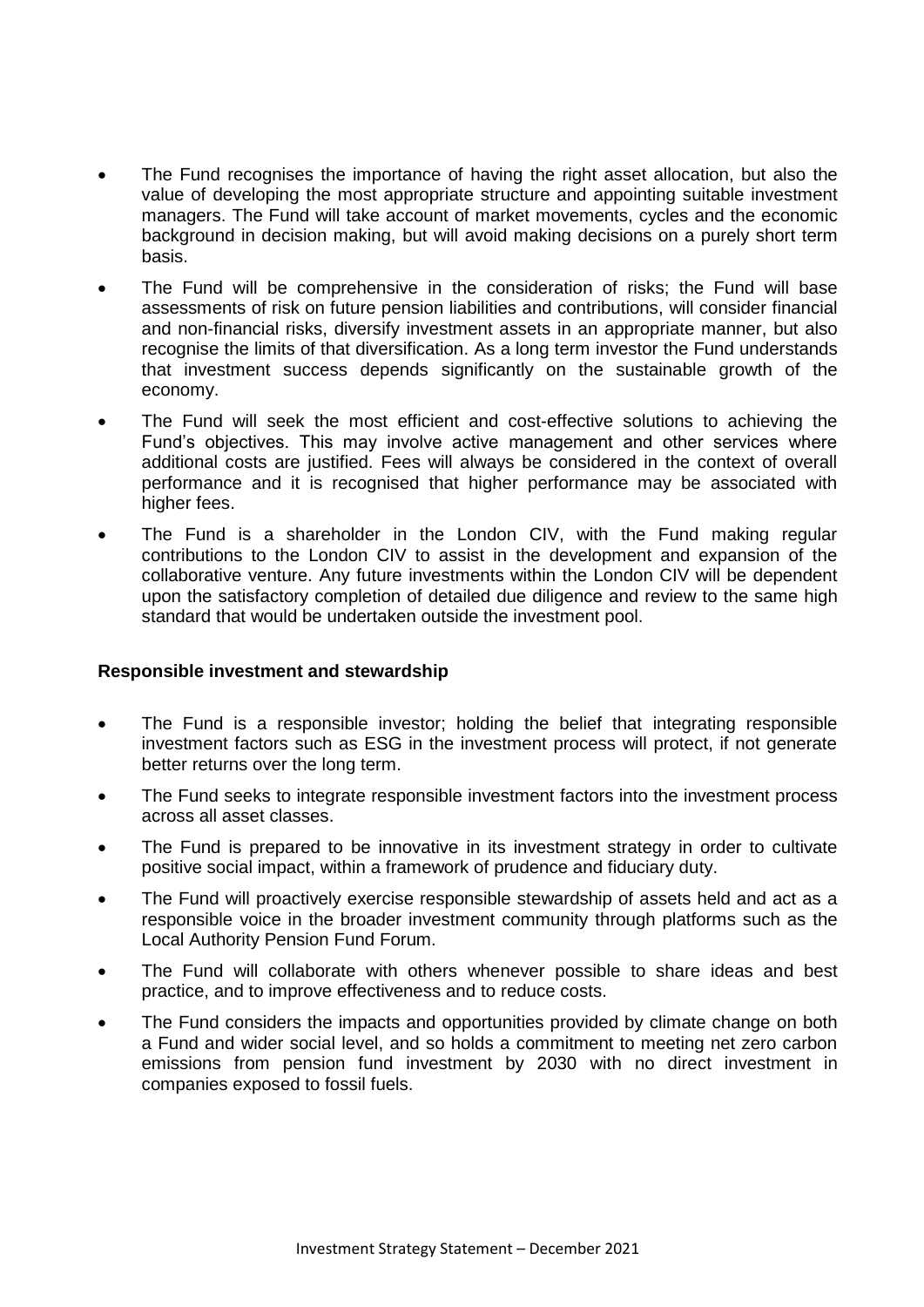### **Categorisation of Investments**

There is currently no standardised way of measuring the relative performance of different funds' carbon profiles; however, Southwark continues to work on its carbon footprint and investment classifications (see key below) to illustrate the progress being made.

**NON LOW CARBON:** Investment products that are not actively targeting reduced carbon emissions. Some of these may potentially have exposure to fossil fuels; however we are working to understand the extent of this and will address this in our strategy going forwards. The Fund intends to make no new investments in such products.

**REDUCED CARBON**: Investments either in property or in funds with specific oil and gas exclusions.

**LOW CARBON:** Funds specifically set up as 'low carbon' funds.

**ZERO CARBON:** Investments in vehicles that produce zero carbon or in some cases have a measurable offsetting impact on carbon emissions. Currently this category contains sustainable infrastructure and timberland products.

**CASH:** Held in the pension fund, usually pending anticipated drawdown requests or in advance of an acquisition.

The Fund will at all times monitor investments that are specifically reduced, low and zero carbon to ensure the Fund progresses towards the stated objectives of this strategy.

Within the context of achieving sustainable long-term returns, the Fund will always seek, as part of any reallocation of assets, to achieve a lower carbon footprint following the reallocation. Every new investment made will endeavour to be lower carbon than the one it is replacing.

The chart in Appendix B shows how the investment strategy has been implemented to date, with progressively greater proportions of the overall Fund invested in "greener" funds.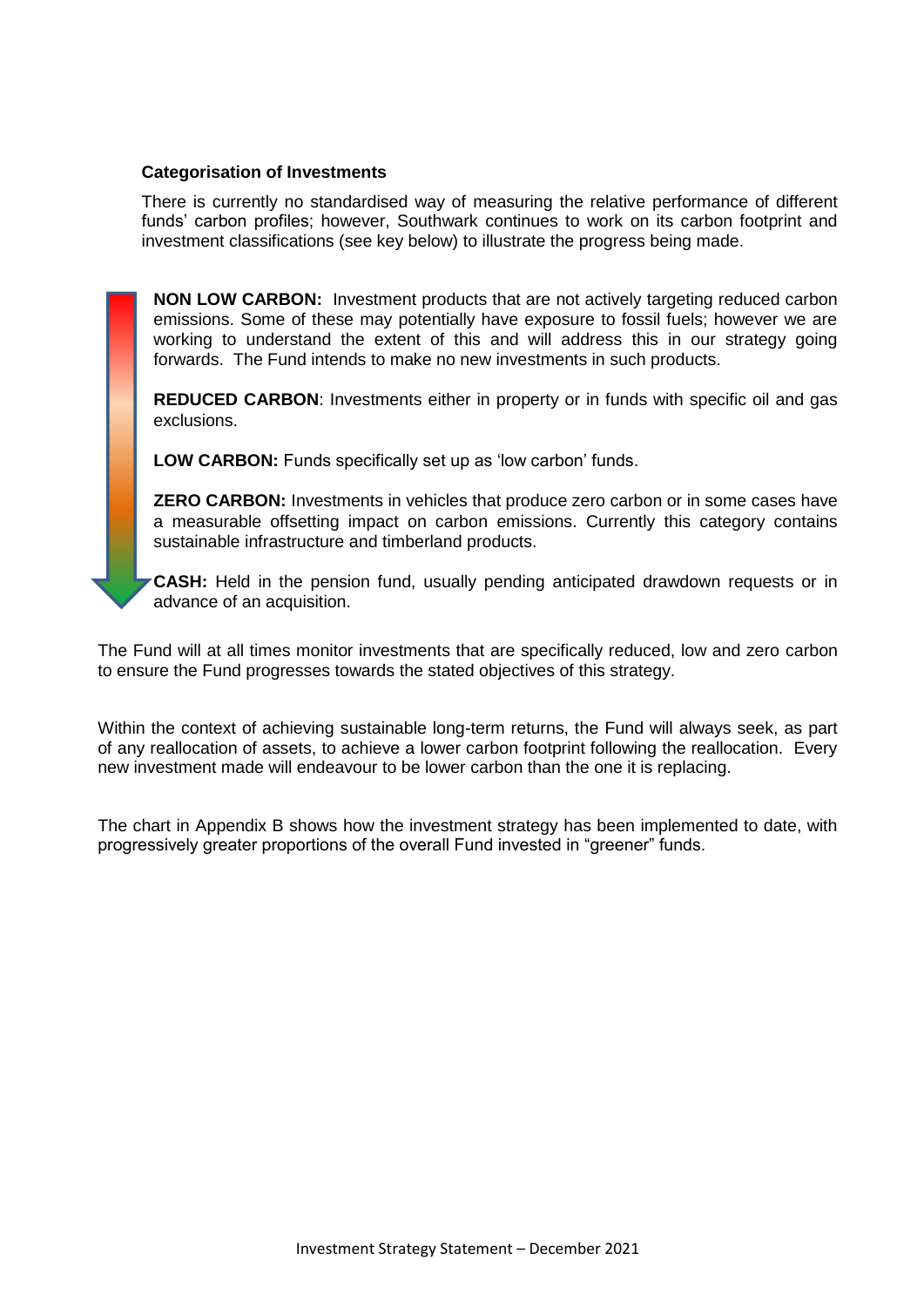# **3. Investment strategy and the process for ensuring suitability of investments**

The Fund's asset strategy, along with an overview of the role each asset plays is set out in the table below:

| <b>Asset class</b>                        | <b>Target</b><br><b>Allocatio</b><br>$n\%$ | <b>Investment</b><br><b>Style</b><br>% | <b>Maximum</b><br><b>Allocation</b><br>% | Role (s) within<br>the strategy                                                                                                                     | Carbon<br><b>Classification</b> |
|-------------------------------------------|--------------------------------------------|----------------------------------------|------------------------------------------|-----------------------------------------------------------------------------------------------------------------------------------------------------|---------------------------------|
|                                           | 45.0                                       | Passive<br>30.0                        |                                          | <b>Expected long</b><br>term growth in                                                                                                              | Low Carbon                      |
| Equity                                    |                                            | Active -<br><b>Direct</b><br>10.0      | 60.0                                     | capital and<br>income in excess<br>of inflation over                                                                                                | <b>Reduced Carbon</b>           |
|                                           |                                            | $Active -$<br>Indirect<br>5.0          |                                          | the long term.                                                                                                                                      | Low Carbon                      |
| <b>Diversified</b><br>Growth              | 10.0                                       | Active<br>10.0                         | 20.0                                     | Primarily for<br>diversification<br>from equities.<br>Equity like returns<br>over time with a<br>lower level of risk.                               | Non low carbon                  |
| Absolute<br><b>Return Fixed</b><br>Income | 5.0                                        | Active<br>5.0                          | 10.0                                     | <b>Diversified</b><br>approach to fixed<br>income investing<br>which is not<br>solely dependent<br>on the direction of<br>interest rates.           | Non low carbon                  |
| <b>Index Linked</b><br>Gilts              | 10.0                                       | Passive<br>10.0                        | 40.0                                     | Low risk (relative<br>to the liabilities)<br>asset that<br>provides inflation<br>linked income<br>and protection<br>from falling<br>interest rates. | Non low carbon                  |
|                                           |                                            | <b>Direct</b><br>14.0                  | 30.0                                     | Provides<br>diversification<br>from equities and                                                                                                    | <b>Reduced Carbon</b>           |
| Property                                  | 20.0                                       | Pooled<br>Fund<br>6.0                  |                                          | fixed income.<br>Generates<br>investment<br>income and<br>provides some                                                                             | <b>Reduced Carbon</b>           |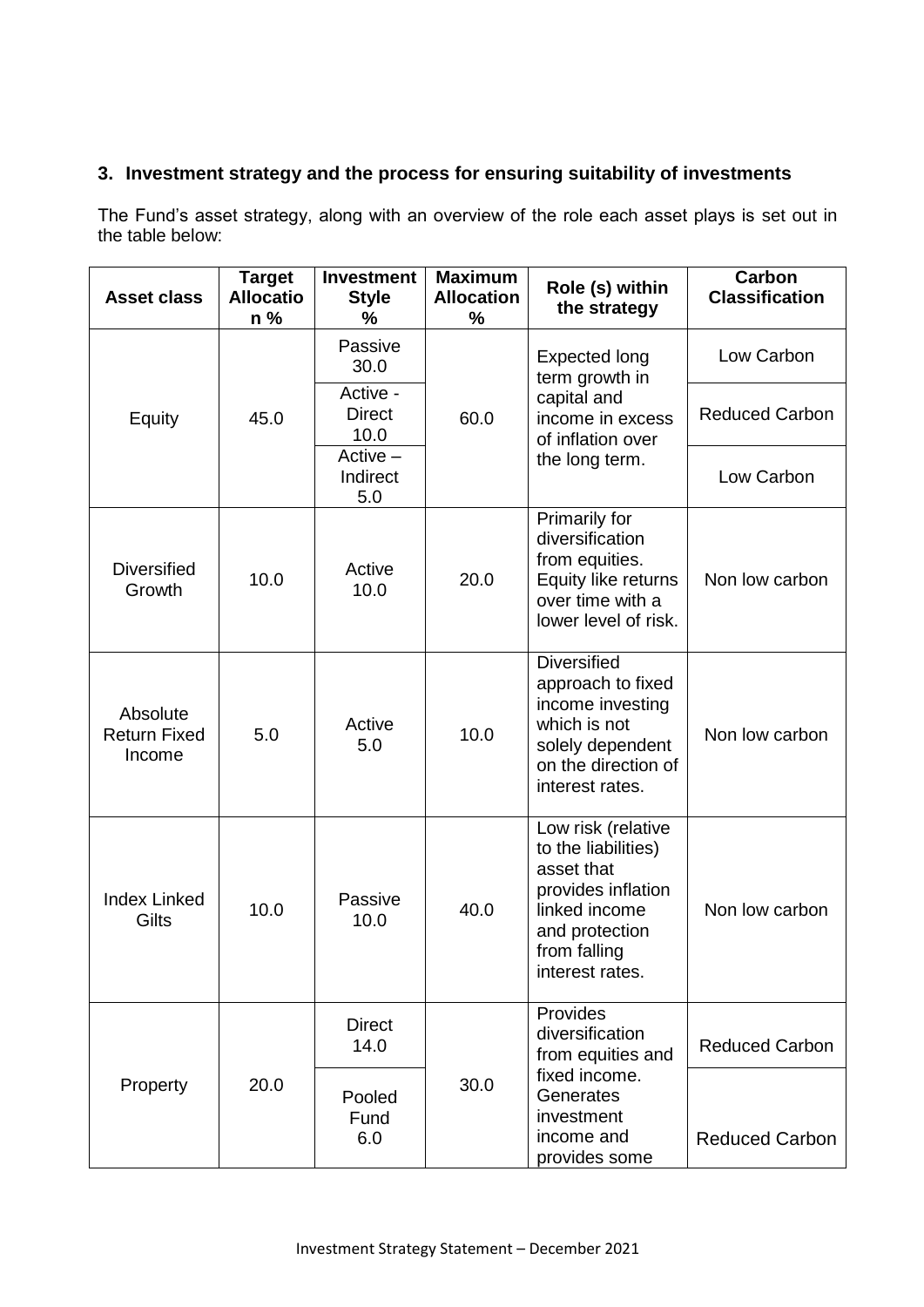|                                       |     |                               |      | inflation<br>protection.                                                                                                                                                                                                                                           |             |
|---------------------------------------|-----|-------------------------------|------|--------------------------------------------------------------------------------------------------------------------------------------------------------------------------------------------------------------------------------------------------------------------|-------------|
| Sustainable<br>Infrastructure         | 5.0 | Limited<br>Partnership<br>5.0 | 10.0 | Asset class<br>provides<br>additional<br>diversification<br>from traditional<br>asset classes.<br>Generates<br>sustainable,<br>reliable income<br>with significant<br>linkage to<br>inflation. Provides<br>risk mitigation<br>from declining<br>fossil fuel usage. | Zero carbon |
| <b>Bereavement</b><br><b>Services</b> |     |                               |      | <b>ESG priority</b><br>allocation. Focus                                                                                                                                                                                                                           | Reduced     |
| Timberland                            | 5.0 | Limited<br>partnership<br>5.0 | 10.0 | on investments<br>with strong ESG<br>and, in particular,<br>low carbon                                                                                                                                                                                             | Zero        |
| <b>Private Equity</b>                 |     |                               |      | credentials.                                                                                                                                                                                                                                                       | Reduced     |

The above table sets out the Fund's asset allocation strategy with a target allocation to each asset class. If the actual asset allocation as at a reporting quarter end moves outside a target range for a particular asset class, (plus or minus 5% of total investment assets) the Strategic Director of Finance and Governance will review the portfolio(s) and prevailing market conditions to determine if a corrective rebalancing action is required. A breach of the target range will not automatically trigger a portfolio rebalance.

Under Regulation 7 of the Local Government Pension Scheme (Management and Investment of Funds) Regulations 2016, the Fund is required to set maximum investment limits pertaining to different asset classes so that actual allocation to those asset classes will not breach this maximum limit. The limits as applied to the Fund are set out in the above table.

Appendix A shows the Fund's current investment manager appointments and mandates.

The Fund's asset allocation is reviewed on an ongoing basis and undergoes a triennial strategy review as part of the actuarial valuation process. The triennial review, which reflects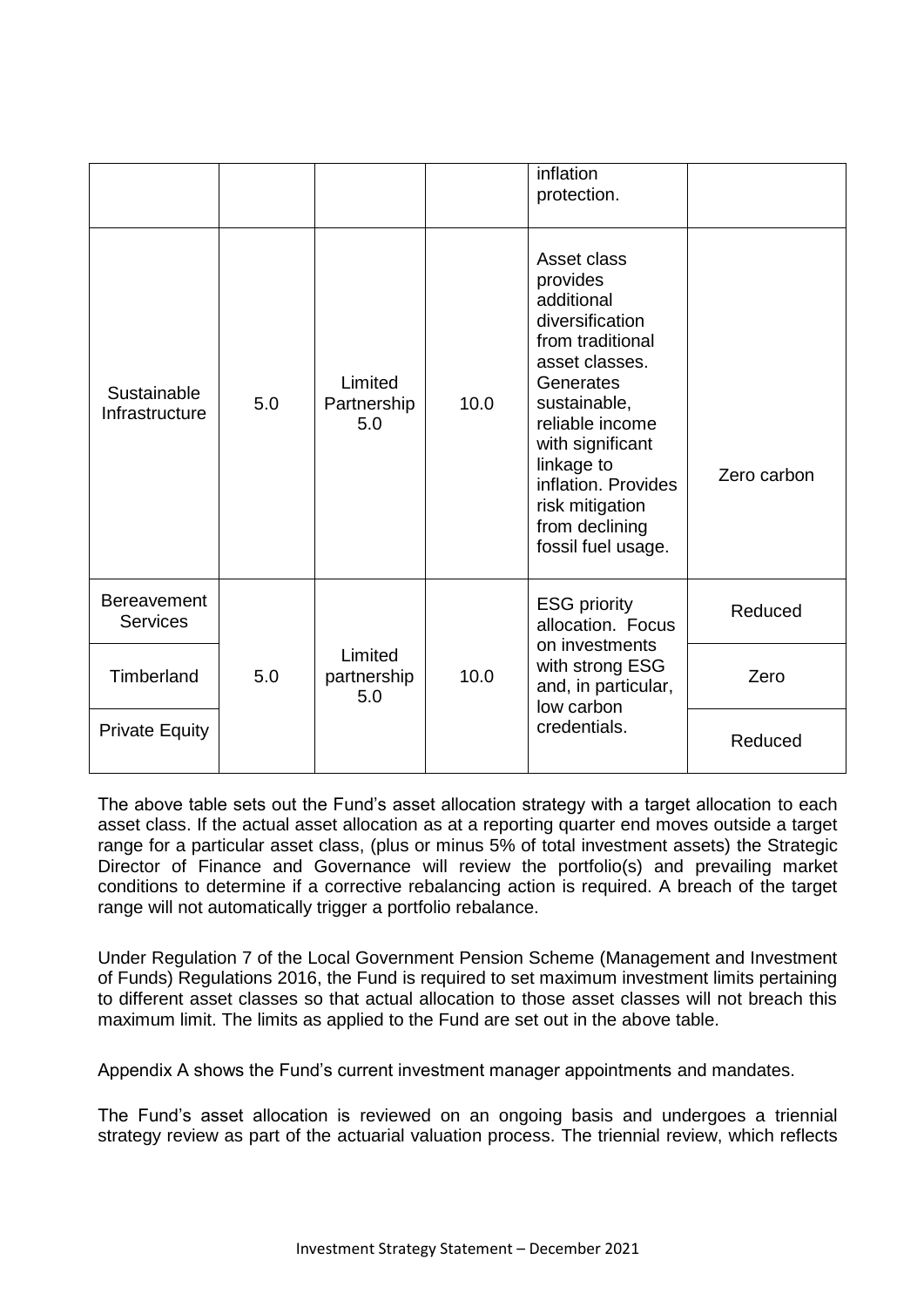updated actuarial and capital market assumptions, looks at both qualitative and quantitative analysis, covering:

- The required level of return that will mean the Fund is able to meet its future benefit obligations as they fall due.
- The level of risk that the Fund can tolerate in absolute terms, and in relation to its funding level and associated surplus/deficit.
- An analysis of the order of magnitude of the various risks facing the Fund, so that the Fund can focus upon the most significant risks.
- The desire for diversification across asset class, region, sector, and type of security.

### **4. Risk measurement and management**

The risks inherent within the Fund are assessed both qualitatively and quantitatively as part of regular investment strategy reviews by the Strategic Director of Finance and Governance and the Pensions Advisory Panel. The Fund uses specialist external investment advisers under contract, to support these reviews and on an ongoing basis. The Fund highly values the use of specialist support in the management of performance and risk.

The table below, based on the 31 March 2019 Actuarial Valuation results and estimates, shows how a range of events could impact on the Fund:

| <b>Event</b>                               | <b>Event movement</b>             | <b>Impact on the Fund</b> |
|--------------------------------------------|-----------------------------------|---------------------------|
| Fall in equity markets                     | 25% fall in equities              | £223m                     |
| Rise in inflation                          | 1% increase in inflation          | £314m                     |
| Fall in interest rates                     | 1% fall in interest rates         | £314m                     |
| Underperformance by the active<br>managers | 3% collective<br>underperformance | £31m                      |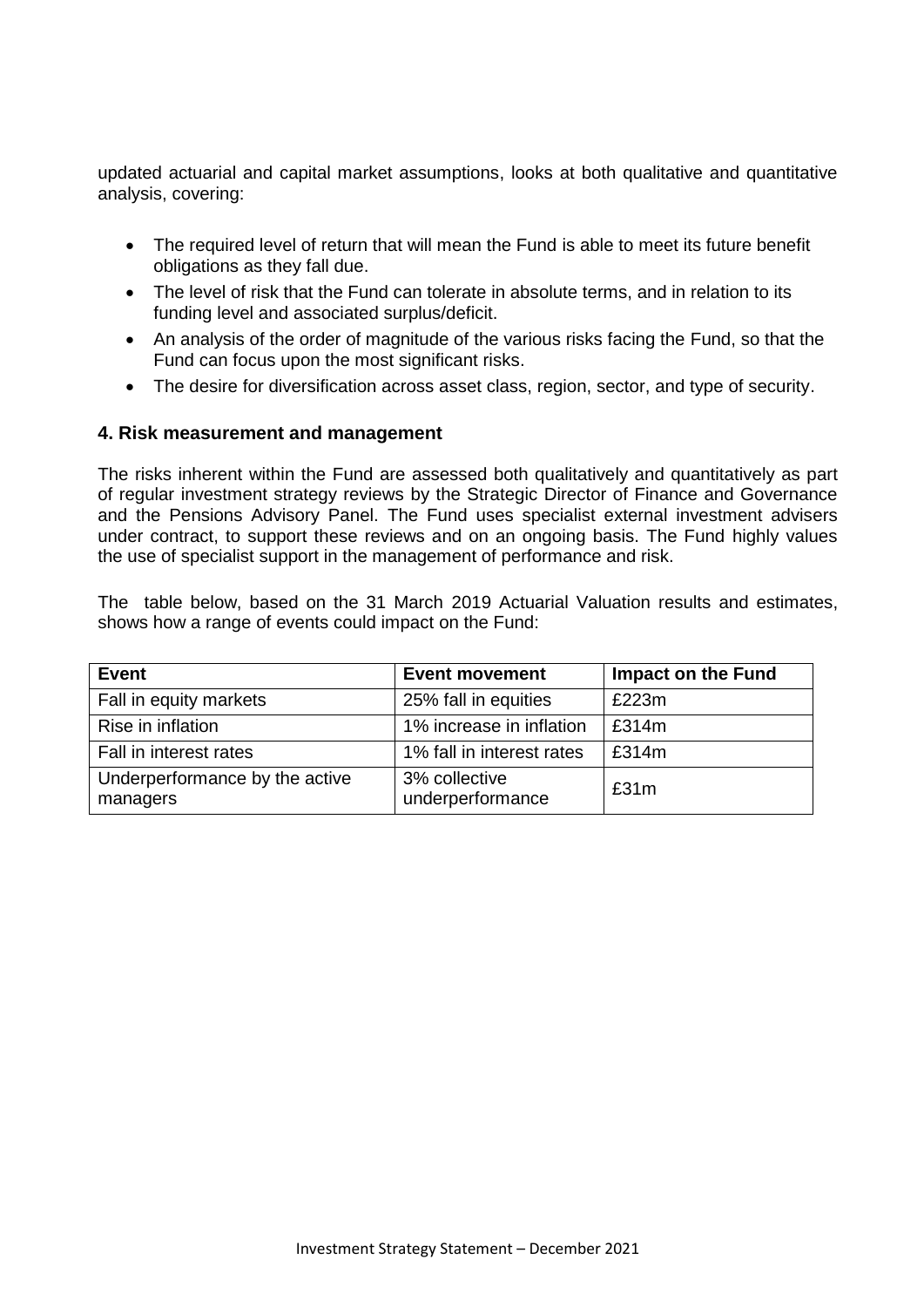The Fund's overall investment strategy is designed to mitigate much of the underlying risk through the holding of a variety of different, diverse asset classes (e.g. long term directly held property investments).

### **Equity risk**

The largest asset risk to the Fund is in relation to its equity holdings. Should equity markets deteriorate significantly this will have a large negative impact on the Fund's assets. The Fund invests in equities in order to provide the necessary long term expected returns to help ensure that the Fund remains affordable. The Fund believes that the extra returns that are expected to be generated by equities compensate for the level of risk equities bring to the Fund. However, the Fund is aware of the need for diversification in growth assets, and the Fund's strategy reflects this via allocations to absolute return investment mandates (with an asymmetric profile) and property (with a lower correlation to equity).

### **Inflation**

CPI inflation will increase the value of pension benefits accrued by active and deferred members of the Fund as well as increasing the value of pensions in payment. The Fund has an allocation to index linked gilts for explicit inflation protection and other investment assets, such as property and equities, in the expectation that these will achieve returns in excess of inflation over time.

#### **Active manager risk**

Active investment managers are appointed to manage a portion of the Fund's assets. This brings with it the risk of underperformance relative to the market but also brings the chance of additional returns and diversification. The additional risk is small relative to other risks. Extensive due diligence is undertaken before managers are selected and investment managers are also monitored regularly by Fund officers, the Pensions Advisory Panel, and by the Fund's investment advisors.

### **Liquidity risk**

The Fund recognises that there is liquidity risk in holding assets that are not readily marketable and realisable. Given the long term investment horizon and the potential for an illiquidity premium in investment returns, the degree of liquidity risk within the portfolio is considered as acceptable. The Fund has a large allocation to property and is building an exposure to sustainable infrastructure, but the majority of the Fund's assets are realisable at short notice.

The table below sets out a summarised cash flow position of the Fund over the last five financial years.

|                                      | 2016-17<br>£000 | 2017-18<br>£000 | 2018-19<br>£000 | 2019-20<br>£000 | 2020-21<br>£000 |  |
|--------------------------------------|-----------------|-----------------|-----------------|-----------------|-----------------|--|
| Contributions and<br>Transfers In    | 55,789          | 54.711          | 58,891          | 65,787          | 69,712          |  |
| <b>Benefits and Transfers</b><br>Out | (60, 269)       | (63, 406)       | (71, 384)       | (71, 384)       | (67, 580)       |  |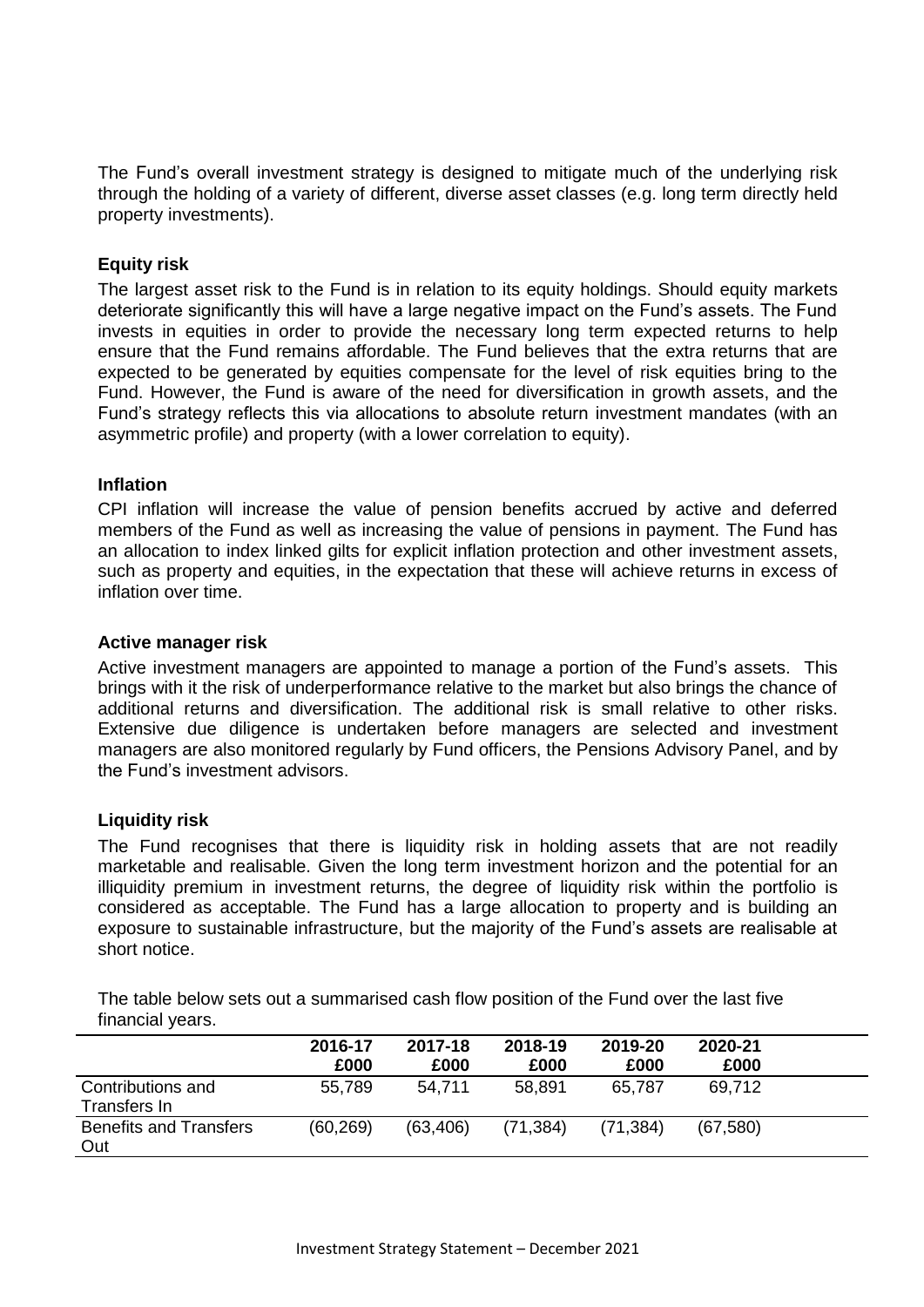|                     | 2016-17<br>£000 | 2017-18<br>£000 | 2018-19<br>£000 | 2019-20<br>£000 | 2020-21<br>£000 |  |
|---------------------|-----------------|-----------------|-----------------|-----------------|-----------------|--|
| Investment Income   | 14,324          | 15,432          | 15,287)         | 15,287          | 12,636          |  |
| <b>Net Position</b> | 9,844           | 10,054          | 10,917          | 9,690           | 14,768          |  |

The Fund is currently cash flow positive; in that the sum of contributions received and investment income is greater than the benefits paid out to pensioners. During 2020-21 the Fund received £14.8m more in contributions and investment income than was paid out in benefits. As such the Fund is not currently exposed to unplanned and inefficient divestment of assets.

### **Exchange rate risk**

This risk arises from investing in unhedged overseas (non GBP denominated) assets, with all pension benefits due to be paid in sterling. As a long term investor the Fund takes the view that currency volatility can be tolerated. Sterling has for many years been a depreciating currency and the Fund has benefitted significantly in return terms from not hedging this risk. The Fund's portfolio is well diversified across asset classes, geography and investment managers.

### **Demographic risks**

The Fund is subject to a range of demographic risks, but with particular importance to the investment strategy is the possibility of a maturing Fund membership profile. This would involve a change in the ratio between active members contributing into the Fund and pensioner members drawing pension benefits from the Fund. The more mature a pension fund, the more likely it is that disinvestments would need to be made to pay benefits. The Fund is not in that situation at present as income from contributions and investments is greater than benefit payments. However, this situation is monitored regularly and formally as part of the actuarial valuation and strategy review.

## **Environmental, social and corporate governance policy**

The Fund is a long term investor that aims to deliver a truly sustainable pension fund; ensuring that it is affordable, delivers financially to meet the objectives of the Fund employers, and is invested responsibly.

The fiduciary duty of the Fund is to act in the best long term interests of Fund members. To do so properly requires the Fund to recognise that environmental, social and governance issues can impact on the Fund's financial performance and that they should be taken into account in funding and investment strategies, and throughout the funding and investment decision making process.

The Fund will seek to incorporate ESG considerations at all stages in the investment process; from the overall asset allocation, to individual investment selections, and continued engagement and responsible stewardship of Fund assets.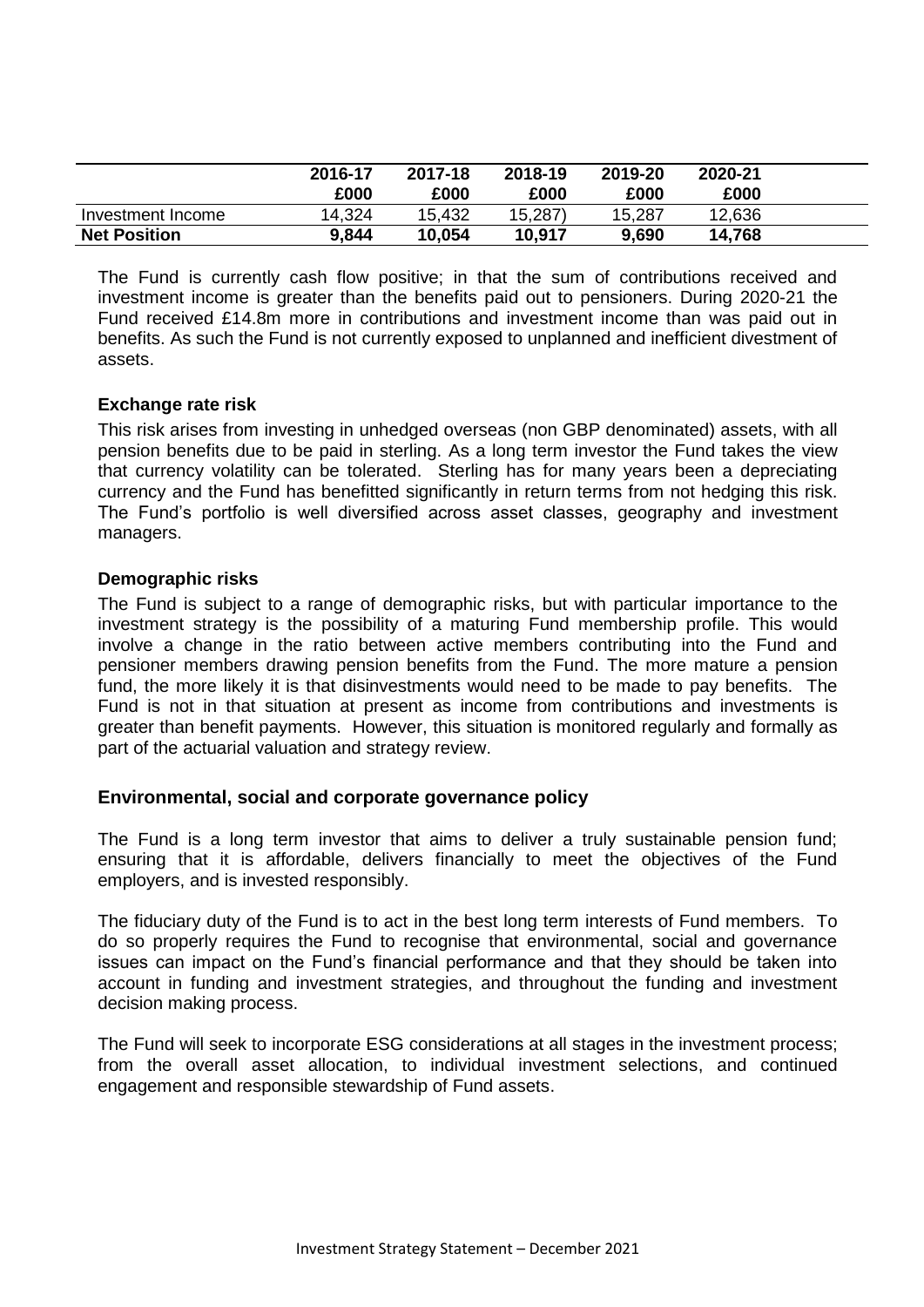The responsible investment objectives of the Fund are promoted through membership of the Local Authority Pension Fund Forum (LAPFF). As a LAPFF member the Fund allies itself with 89 other shareholders with combined assets of over £300 billion to influence key areas of responsible investment interest.

Fund engagement is crucial in relation to improving standards of corporate governance, which over the long term is expected to enhance investment returns. Details of the Fund's approach are set out in section 6 as well as the approach for the implementation of moving towards a zero carbon commitment as Appendix D.

The Fund's key responsible investment principles are set out below:

- Apply long term thinking to deliver long term sustainable returns.
- Seek sustainable returns from well governed and sustainable assets.
- Apply a robust approach to effective stewardship.
- Engagement through voting, meetings, and the LAPFF is a valuable tool to influence organisations in areas of responsible investment interest.
- Ensure that responsible investment is a core competency and skill to support decision making.
- Seek to innovate, demonstrate and promote responsible investment leadership and ESG best practice.
- Apply evidence based decision making in the implementation of responsible investment.
- Achieve improvements in ESG through effective partnerships with the London CIV and LAPFF.
- Share ideas and best practice to achieve wider and more valuable responsible investment outcomes.
- Be transparent and accountable in all Fund activities.
- Consider the costs of responsible investment decisions alongside fiduciary responsibilities.
- To continue with a structured, measured process of reducing with an aim of eliminating investments in fossil fuels.

### **Environmental, social and governance risks**

The Fund may consider investments that have an explicit focus on delivering wider social and environmental impacts provided there is no risk of significant financial detriment to the Fund.

The Fund recognises the growing financial risks associated with investment in traditional energy sources and is fully committed to the achievement of carbon neutrality. The Fund commits to transferring any current investments in these traditional energy sources in a way that is both structured and affordable and also meets the Fund's fiduciary duties.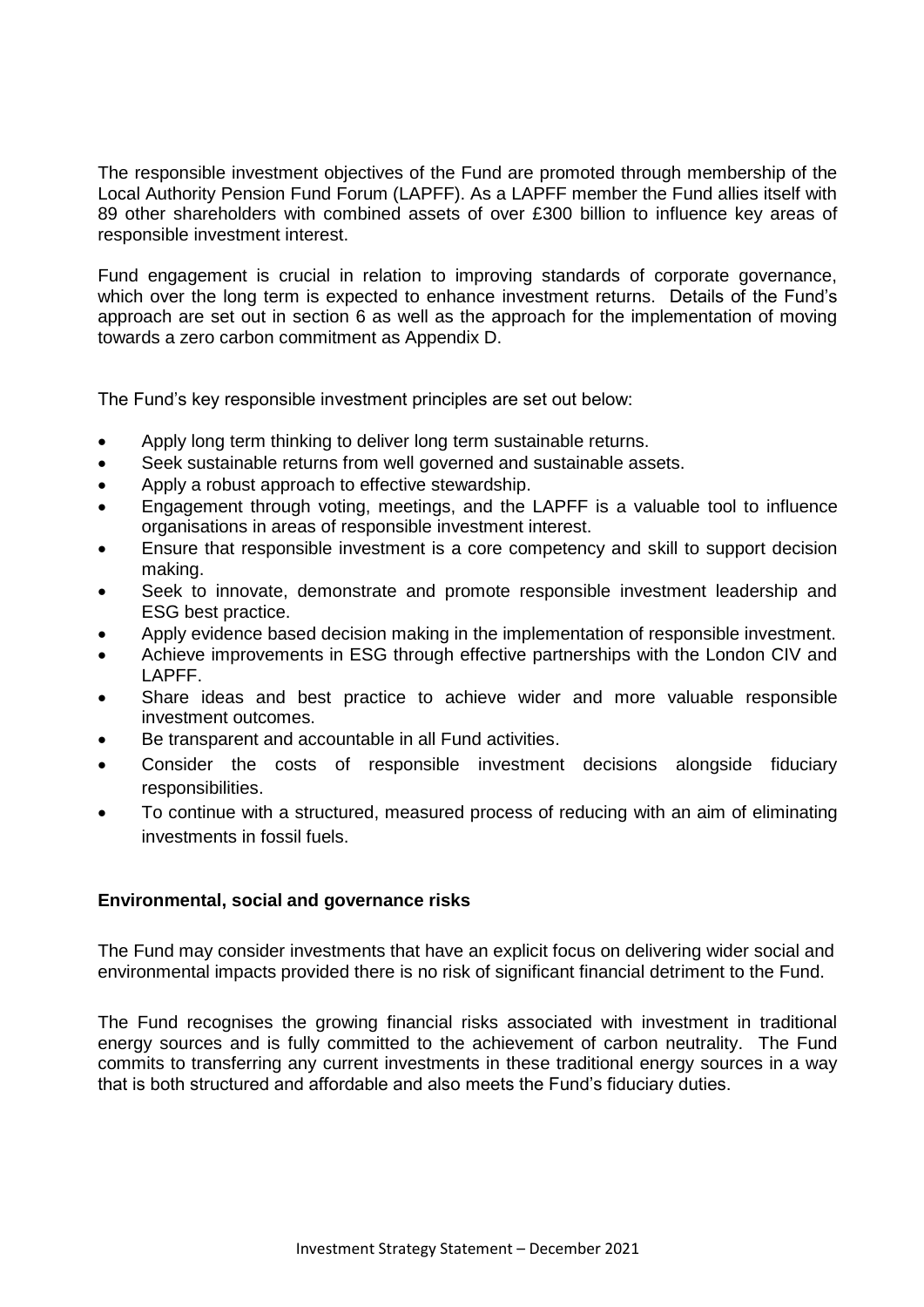The Fund is committed to a process to achieve a neutral carbon footprint by 2030. This will be accomplished through a phased divestment and transfer of assets into reduced, low and zero carbon products.

Appendix D outlines the approach by which the Fund will achieve this objective, how the risks and other considerations associated with such a commitment will be managed and how the divestment will be incorporated into the asset allocation strategy for the Fund.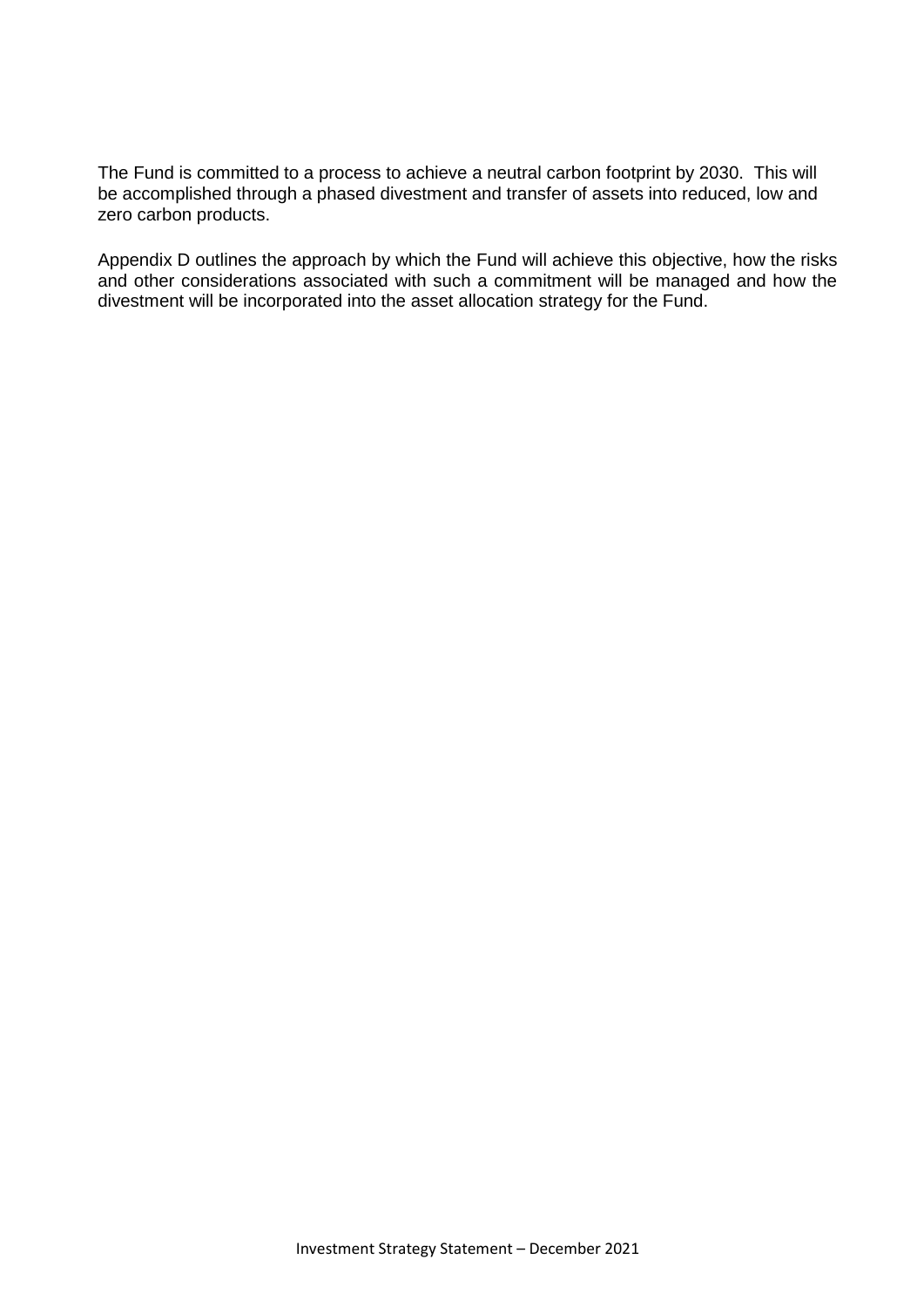# **5. Approach to asset pooling**

The Fund is a shareholder of the London Collective Investment Vehicle (CIV). The London CIV was created in 2015 and continues to progress the opening of a range of sub-funds for potential investment. As part of any future changes to investment strategy, the Fund will look first to the availability of appropriate investment products within the London CIV.

The transition of any assets into the pool will follow the normal due diligence process with consideration of: transition costs, fit with overall strategy, fees (direct and indirect), reporting arrangements, ESG requirements and, most importantly, expectations for future performance.

The Fund currently pays a contribution to London CIV for passive investments. This amounts to approximately £50,000 per annum. This fee arose from collective fee arrangements with the CIV, although these are not assets under management of the London CIV (value as at 30 June 2021 £1.07 billion, approximately 55% of the Fund).

The Fund has a target allocation of 20% of the assets to illiquid property and the cost of exiting these strategies early in favour of a CIV alternative would have a significant negative financial impact on the Fund.

### **6. Policy of the exercise of rights (including voting rights) attaching to investments**

The Fund follows the principles of the UK Stewardship Code and exercises the voting rights attached to its investments wherever it is possible and cost effective to do so.

The aim is to promote and support good corporate governance principles and best practice. Voting rights should be exercised in accordance with the best financial interests of both the beneficiaries and contributors to the Fund. Environmental, social and ethical considerations may be taken into account when exercising votes where this acts in these parties' best interests.

Fund managers have been instructed to vote in accordance with their house policies and practices, whilst also taking into account the Combined Code on Corporate Governance. Where practical, managers should vote in line with the council's priority themes.

Fund managers report in advance of all voting rights they intend to exercise on behalf of the Fund. They provide details of their house view and on how they intend to vote. They ensure that this is consistent with the council's key themes and also with the LAPFF principles. Fund managers' views are compared with the voting recommendations of LAPFF. Where the fund managers' house views are not consistent with those of LAPFF, the fund manager is instructed by the Fund to vote in line with the recommendations of the LAPFF.

Fund managers provide a quarterly report on corporate governance activity. This lists all votes which have been exercised and all engagement with companies which has taken place. It allows for checks to be carried out in order to ensure all the Fund's voting rights have been exercised in accordance with policy.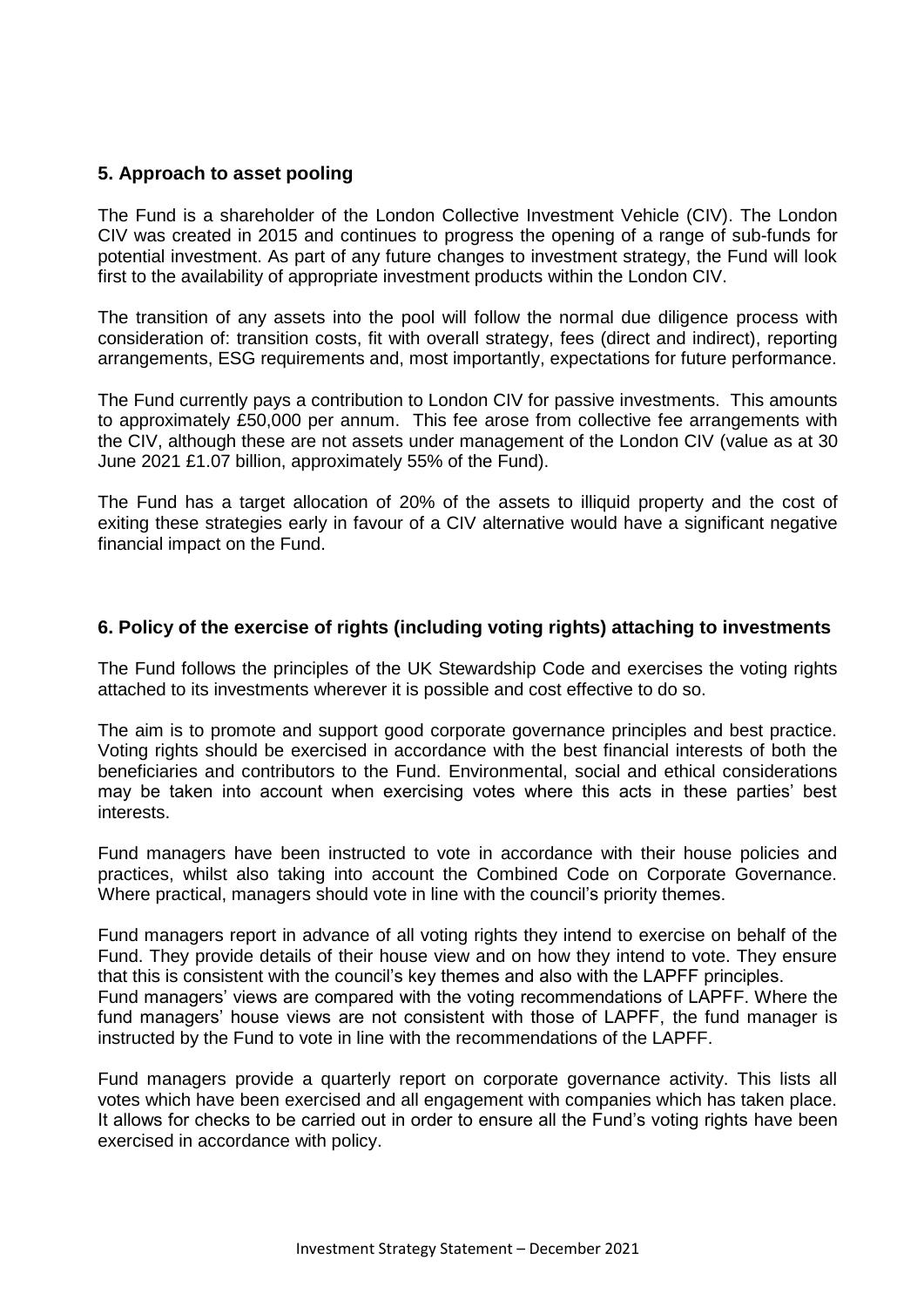### **Myners Principles**

The Government introduced a code in October 2001 based on the results of HM Treasury's review of institutional investment in the UK, carried out by Paul Myners. This code set out ten principles that were intended to improve the investment management of pension funds. These were updated in October 2008 and previously LGPS administering authorities were required to prepare, publish and maintain statements of compliance against a set of six principles within the Statement of Investment Principles. Although not specifically required by the Regulations the Fund sees the Myners Principles as a relevant governance tool and will continue to report on compliance.

The Fund is fully compliant with the six principles and Appendix C sets out the compliance statement.

#### **Advice Taken**

In creating this statement, the Fund has taken advice from its investment consultant, independent adviser and has sought the views of the Local Pension Board. Also, in relation to each of the constituent parts, such as the asset allocation and risk mitigation, advice has been taken from its investment consultant and scheme actuary Aon.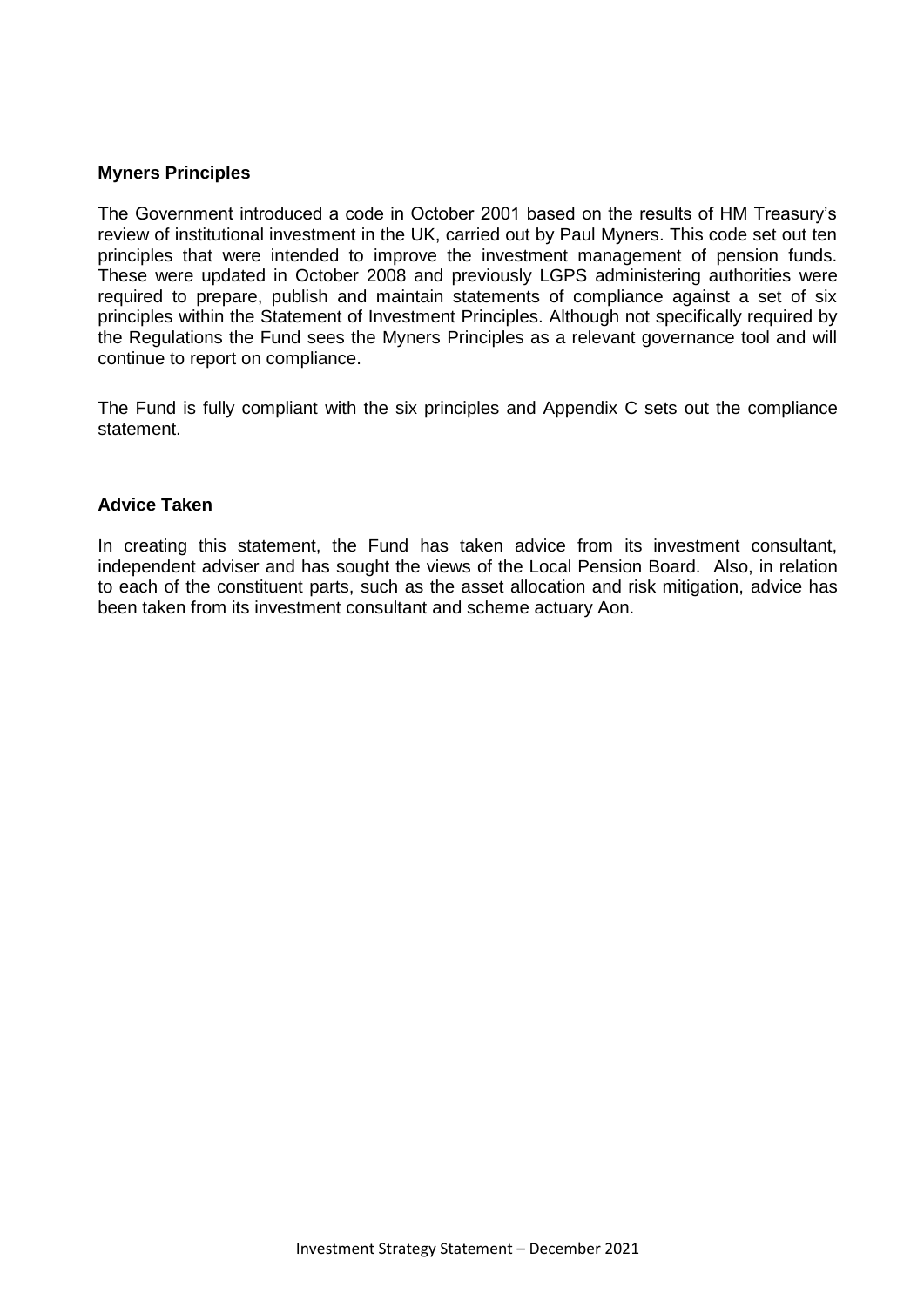| <b>Manager</b>     | <b>Mandate</b>                                      | <b>Benchmark</b>                                                                                         | Weight (%) | <b>Benchmark</b> Outperformance<br>target (% p.a.) | <b>Carbon</b><br><b>Classification</b> |
|--------------------|-----------------------------------------------------|----------------------------------------------------------------------------------------------------------|------------|----------------------------------------------------|----------------------------------------|
| <b>BlackRock</b>   | Low carbon<br>passive Global<br><b>Equities</b>     | <b>MSCI World</b><br>Low Carbon<br>Target<br>Reduced<br><b>Fossil Fuel</b><br><b>Select Net</b><br>Index | 15.0       |                                                    | Low Carbon                             |
| <b>BlackRock</b>   | <b>Index Linked</b><br>Gilts                        | <b>FTSE UK</b><br>Gilts Index-<br>Linked over<br>5 Years<br>Index                                        | 5.0        |                                                    | Non low<br>carbon                      |
| <b>BlackRock</b>   | Dynamic<br><b>Diversified</b><br><b>Growth Fund</b> | <b>LIBOR</b>                                                                                             | 10.0       | +3.0% net of<br>fees                               | Non low<br>carbon                      |
| <b>BlackRock</b>   | <b>Absolute Return</b><br><b>Bonds</b>              | <b>LIBOR</b>                                                                                             | 5.0        | $+4.0\%$ net of<br>fees                            | Non low<br>carbon                      |
| <b>BlackRock</b>   | Sustainable<br>Infrastructure                       | 10% p.a.<br>absolute<br>return                                                                           | 1.5        |                                                    | Zero carbon                            |
| Legal &<br>General | Low carbon<br>passive Global<br><b>Equities</b>     | <b>MSCI World</b><br>Low Carbon<br>Target                                                                | 15.0       |                                                    | Low carbon                             |
| Legal &<br>General | <b>Index Linked</b><br>Gilts                        | <b>FTSE Index-</b><br><b>Linked Over</b><br>5 Years                                                      | 5.0        |                                                    | Non low<br>carbon                      |
| <b>Newton</b>      | <b>Global Equity</b>                                | <b>FTSE All</b><br>World                                                                                 | 10.0       | $+3.0\%$ net of<br>fees                            | Reduced<br>carbon                      |
| Comgest            | Active<br>Emerging<br><b>Market Equities</b>        | <b>MSCI</b><br>Emerging<br>Markets-<br><b>Net Return</b>                                                 | 5.0        |                                                    | Low carbon                             |
| Nuveen             | <b>Core Property</b>                                | 7.0% p.a.<br>absolute<br>return                                                                          | 14.0       |                                                    | Reduced<br>carbon                      |
| Frogmore           | Opportunistic                                       | 16.5% p.a.                                                                                               | 1.5        |                                                    |                                        |

# **Appendix A – Current investment managers and mandates.**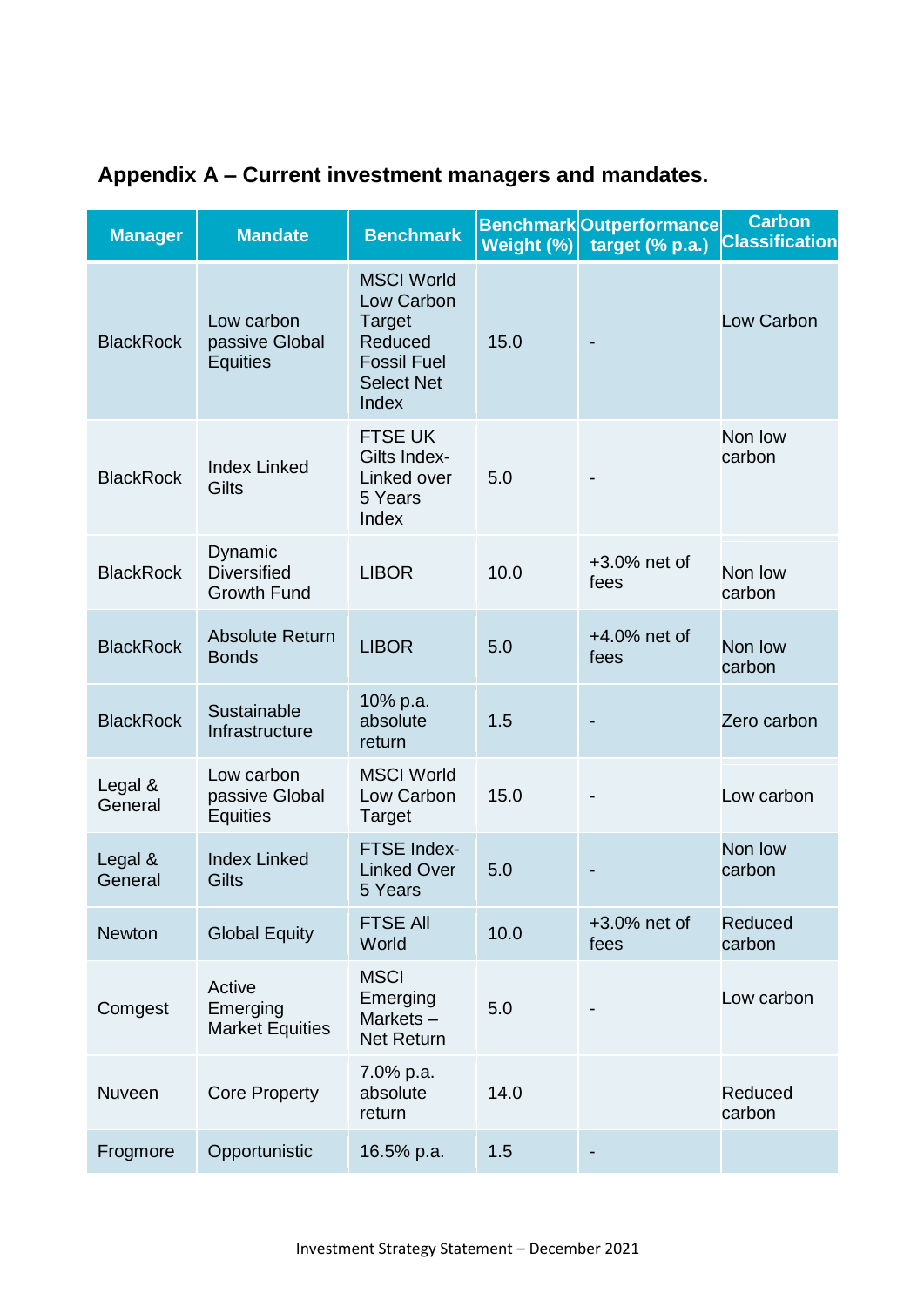|                       | Property                              | absolute<br>return                |     | Reduced<br>carbon |
|-----------------------|---------------------------------------|-----------------------------------|-----|-------------------|
| <b>Brockton</b>       | Opportunistic<br>Property             | 15.0% p.a.<br>absolute<br>return  | 1.5 | Reduced<br>carbon |
| Invesco               | <b>PRS Property</b>                   | 8.5% p.a.<br>absolute<br>return   | 1.5 | Reduced<br>carbon |
| M&G                   | <b>PRS Property</b>                   | 8.0% p.a.<br>absolute<br>return   | 1.5 | Reduced<br>carbon |
| Glennmont             | Sustainable<br>Infrastructure         | 10% p.a.<br>absolute<br>return    | 2.0 | Zero carbon       |
| Temporis              | Sustainable<br>Infrastructure         | 10% p.a.<br>absolute<br>return    | 1.5 | Zero carbon       |
| Temporis              | Sustainable<br>Infrastructure         | 11-12% p.a.<br>absolute<br>return | 1.0 | Zero carbon       |
| <b>Blackstone</b>     | <b>Private Equity</b>                 | 12-14% p.a.<br>absolute<br>return | 2.5 | Reduced<br>carbon |
| Darwin                | <b>Bereavement</b><br><b>Services</b> | 6-8% p.a.<br>absolute<br>return   | 1.0 | Reduced<br>carbon |
| <b>BTG</b><br>Pactual | Timberland                            | 12-14% p.a.<br>absolute<br>return | 1.5 | Zero carbon       |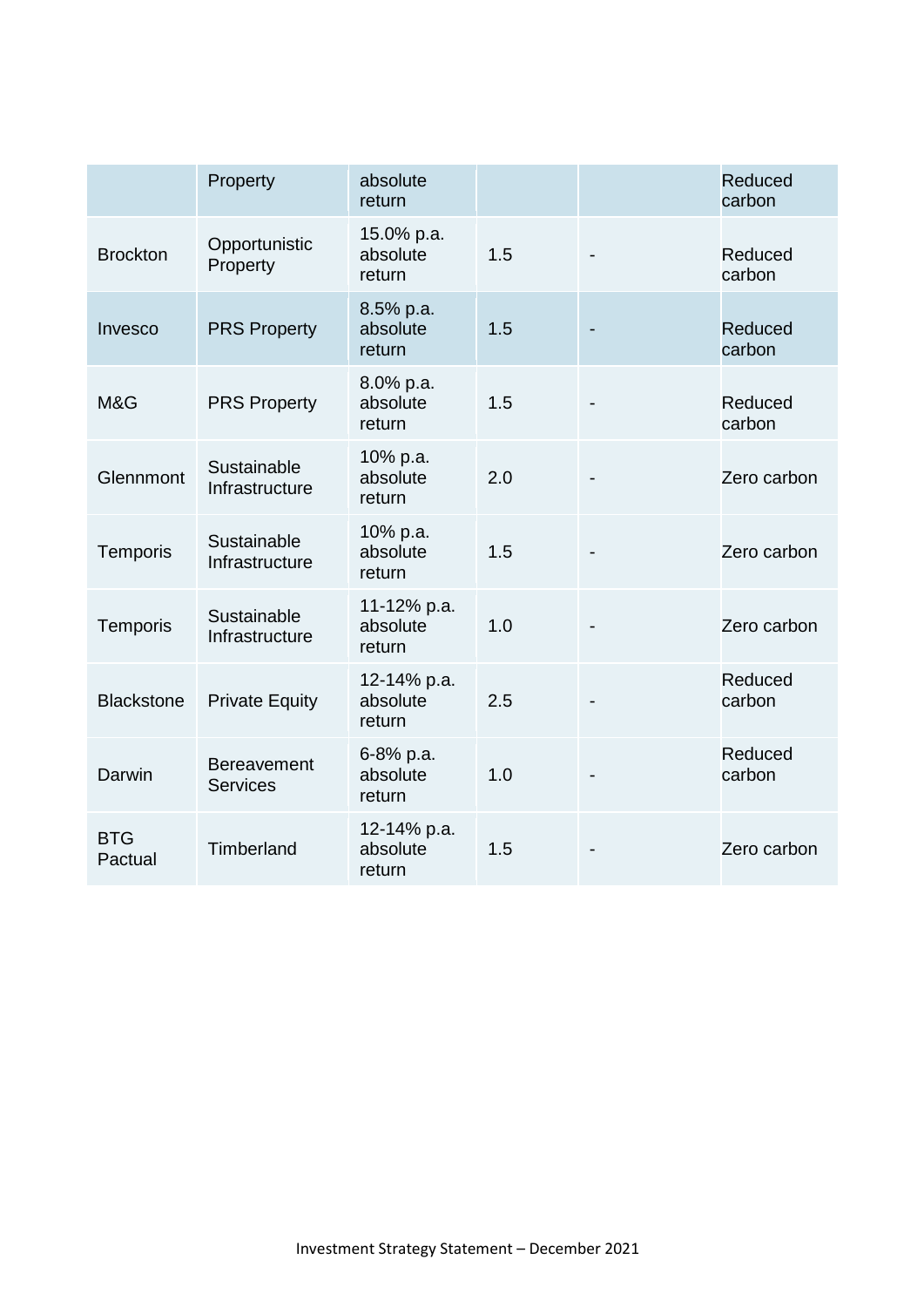

# **Appendix B – Carbon Profile Allocation over Time**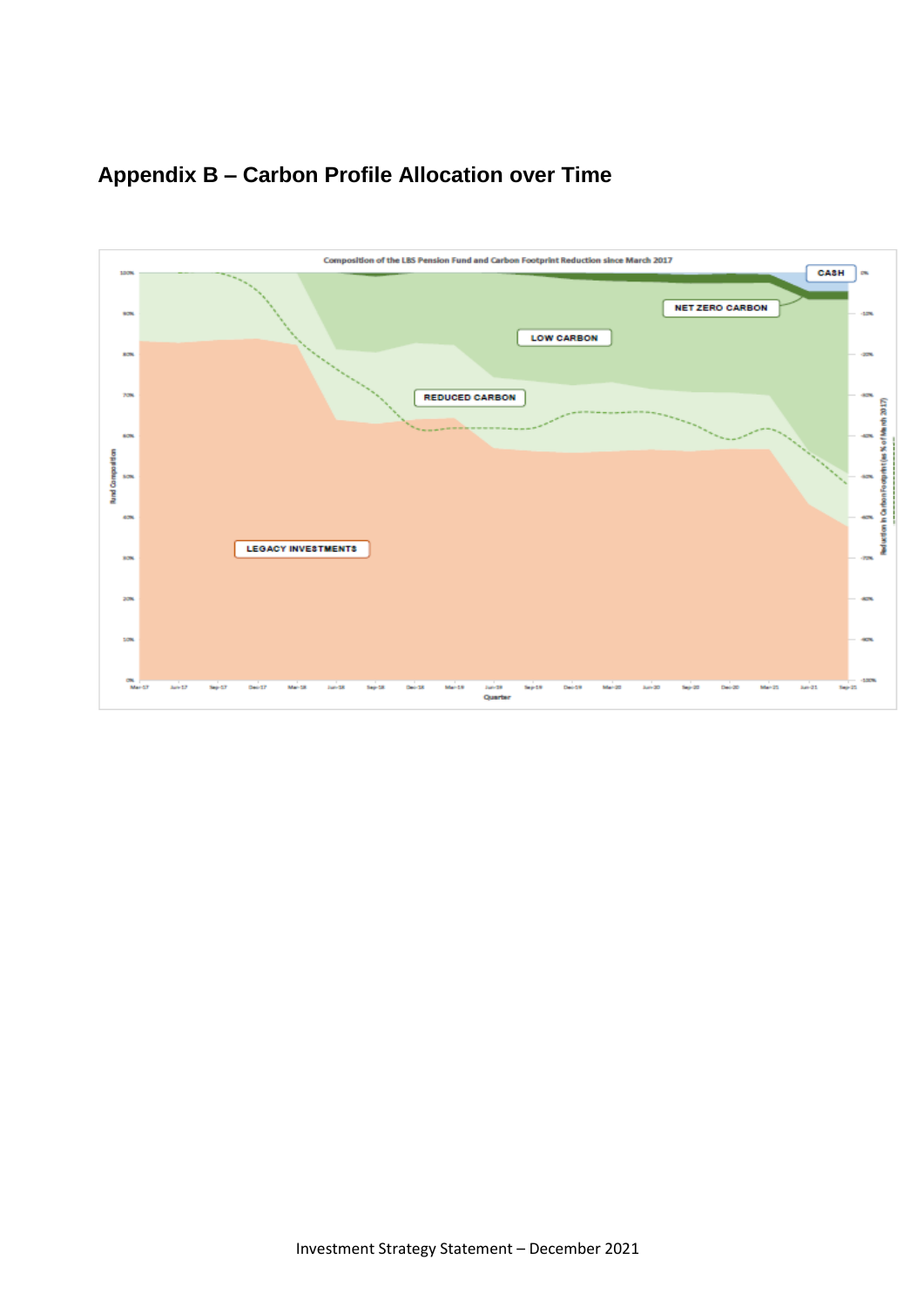# **Appendix C**

# **Myners Principles – Assessment of Compliance**

# **1. Effective Decision-Making**

### **Principle**

Administering authorities should ensure that:

- Decisions are taken by persons or organisations with the skills, knowledge, advice and resources necessary to make them effectively and monitor their implementation; and
- Those persons or organisations have sufficient expertise to be able to evaluate and challenge the advice they receive and manage conflicts of interest.

### **State of Compliance**

The Fund is currently **fully compliant** with this principle:

 The Pensions Advisory Panel is supported by suitably qualified officers and external advisors. All members of the Panel are offered training on appropriate topics.

## **2. Clear Objectives**

## **Principle**

An overall investment objective(s) should be set out for the fund that takes account of the scheme's liabilities, the potential impact on local tax payers, the strength of the covenant for non-local authority employers and the attitude to risk of both the administering authority and scheme employers and these should be clearly communicated to advisors and investment managers.

### **State of Compliance**

- The Fund's objectives are set out in the Investment Strategy Statement and the Funding Strategy Statement. The objective, benchmark and risk parameters are clearly stated in the Investment Management Agreements with each investment manager.
- Covenants of all scheme employers are reviewed on an ongoing basis.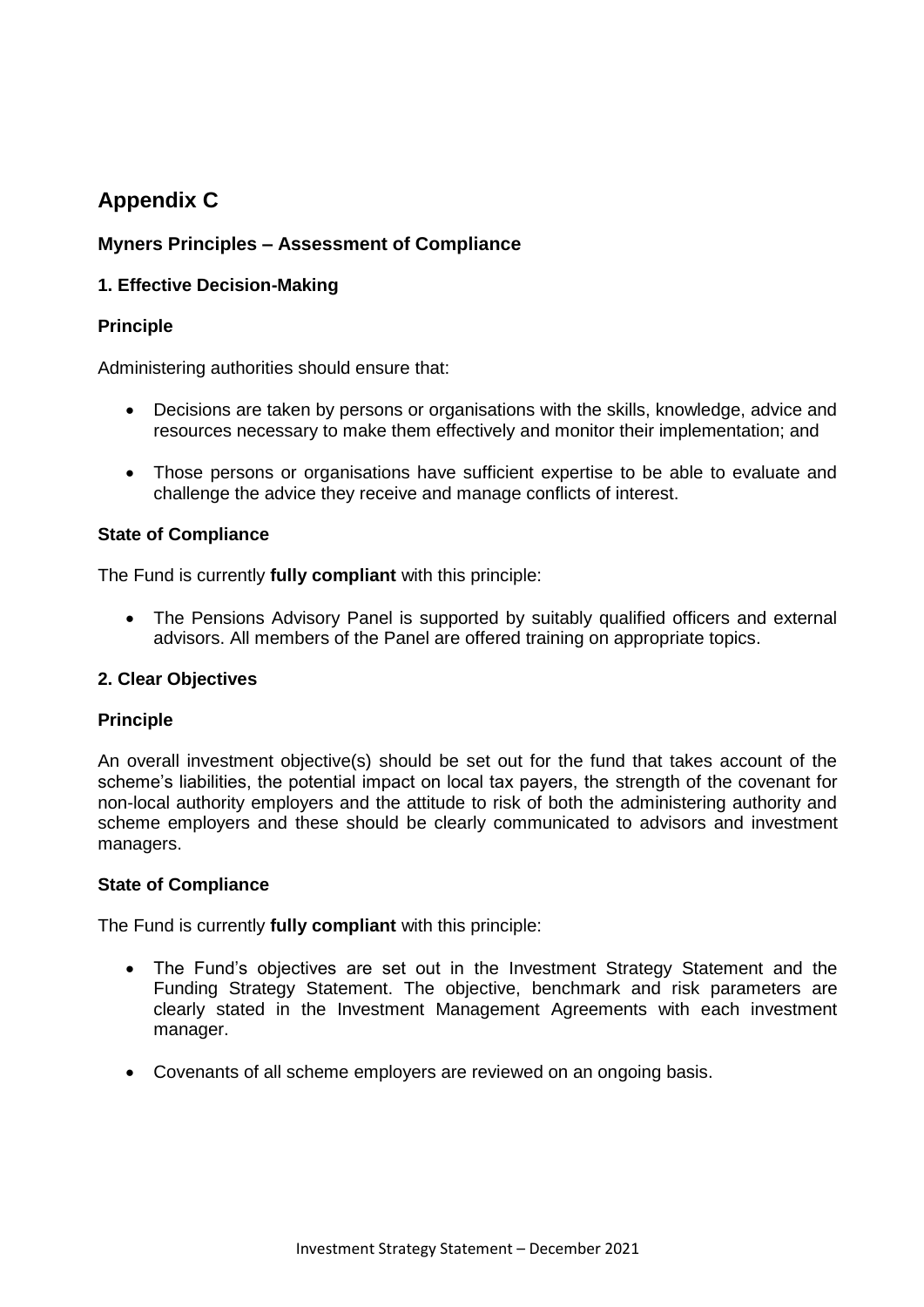### **3. Risk and Liabilities**

### **Principle**

- In setting and reviewing their investment strategy, administering authorities should take account of the form and structure of liabilities.
- These include the implications for local tax payers, the strength of the covenant for participating employers, the risk of their default and longevity risk.

### **State of Compliance**

The Fund is currently **fully compliant** with this principle:

- The asset allocation strategy is reviewed every three years. Aon is commissioned to carry out an asset liability study which models the risk/reward characteristics of different investment strategies.
- The study follows the triennial actuarial valuation and the form and structure of liabilities are fully taken into account.

### **4. Performance Assessment**

### **Principle**

- Arrangements should be in place for the formal measurement of performance of the investments, investment managers and advisors.
- Administering authorities should also periodically make a formal assessment of their own effectiveness as a decision making body and report on this to scheme members.

### **State of Compliance**

- The Pensions Advisory Panel monitors the performance of the investment managers and the suitability of the investment strategy on a regular basis.
- Performance measurement is provided by JP Morgan and Aon.
- Assessment of the effectiveness of the administering authority is reflected through the effectiveness of the decision making in the investment returns achieved. Further, with the establishment of the Local Pensions Board, scrutiny of the Pensions Advisory Panel is now being undertaken.
- A procurement exercise was carried out in 2020-21 which resulted in the appointment of Aon as the fund's investment advisors. They were appointed through the National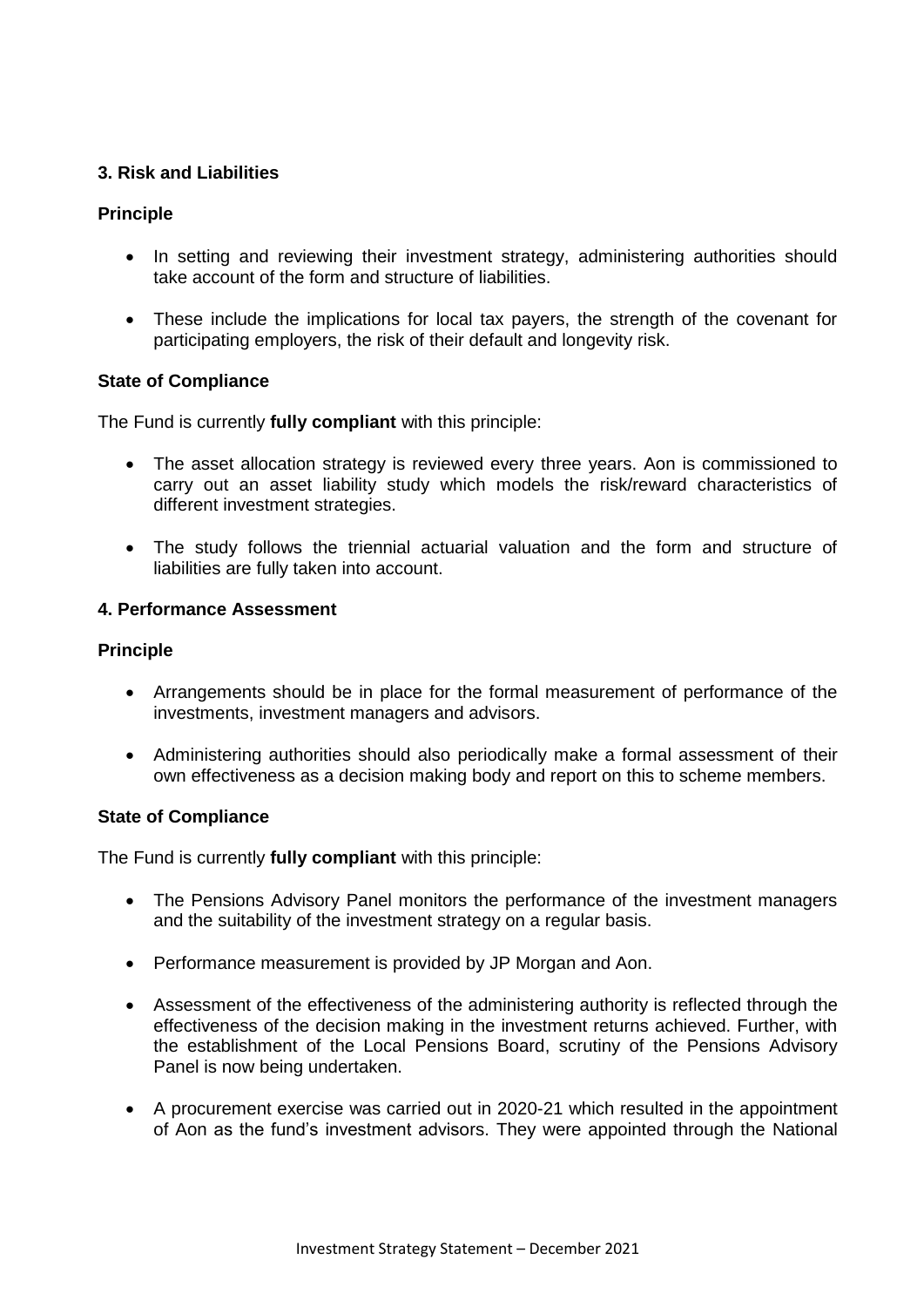LGPS Frameworks and as such are subject to ongoing review at the framework level. Feedback is provided to the framework on an annual basis.

### **5. Responsible Ownership**

### **Principle**

Administering authorities should:

- Adopt, or ensure their investment managers adopt, the Institutional Shareholders' Committee Statement of Principles on the responsibilities of shareholders and agents.
- Include a statement of their policy on responsible ownership in the statement of investment principles.
- Report periodically to scheme members on the discharge of such responsibilities.

### **State of Compliance**

- The Fund has adopted the investment managers' policies on activism and each has adopted the Institutional Shareholders' Committee Statement of Principles. All investment managers adopt a policy of engagement with companies.
- The Fund's policy on responsible ownership is set out in its Investment Strategy Statement.
- Investment managers report on the exercise of voting rights and this is monitored by officers and the Pensions Advisory Panel to ensure consistency with the Fund's policy.
- The pension fund is a member of the LAPFF, the UK's leading collaborative shareholder engagement group.
- Responsible ownership is periodically reported to the Pensions Advisory Panel and states how active fund managers are discharging these responsibilities.
- A section on responsible ownership is included in the Pension Fund Annual Report and a member survey has been completed. These ensure that members are both provided with the relevant information and are able to input their views into the responsible ownership process going forward.